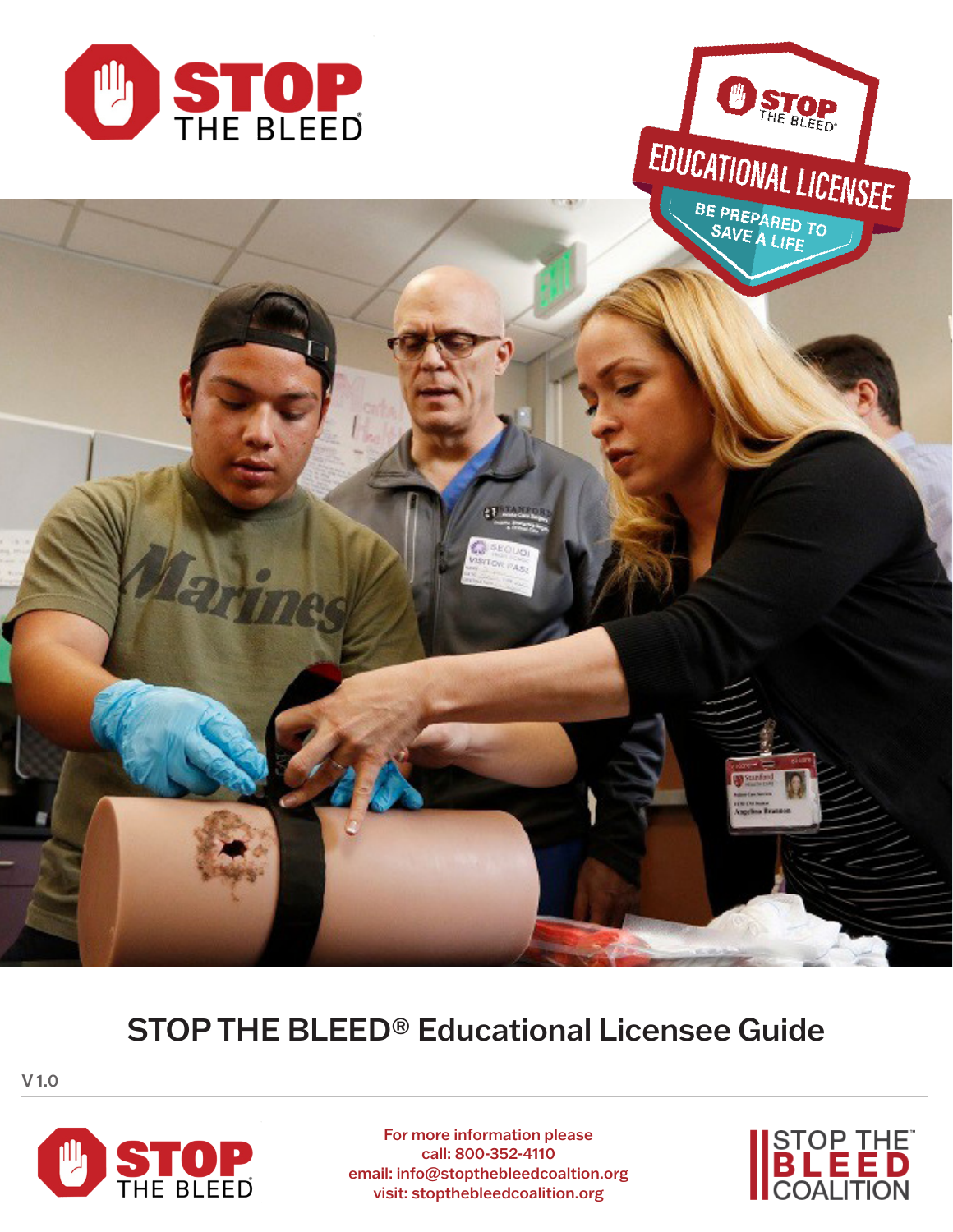

# Table of Contents

### Welcome to the Campaign and the Coalition

- STOP THE BLEED® Campaign description
- Stop the Bleed Coalition
- STOP THE BLEED® Educational License

#### What's Next

- Connect with us
- Start Using Your Tools and Resources

#### The STOP THE BLEED® Project

Sample Outreach Email

Sample Press Release

STOP THE BLEED® Educational Licensee Guide: V 1.0 2



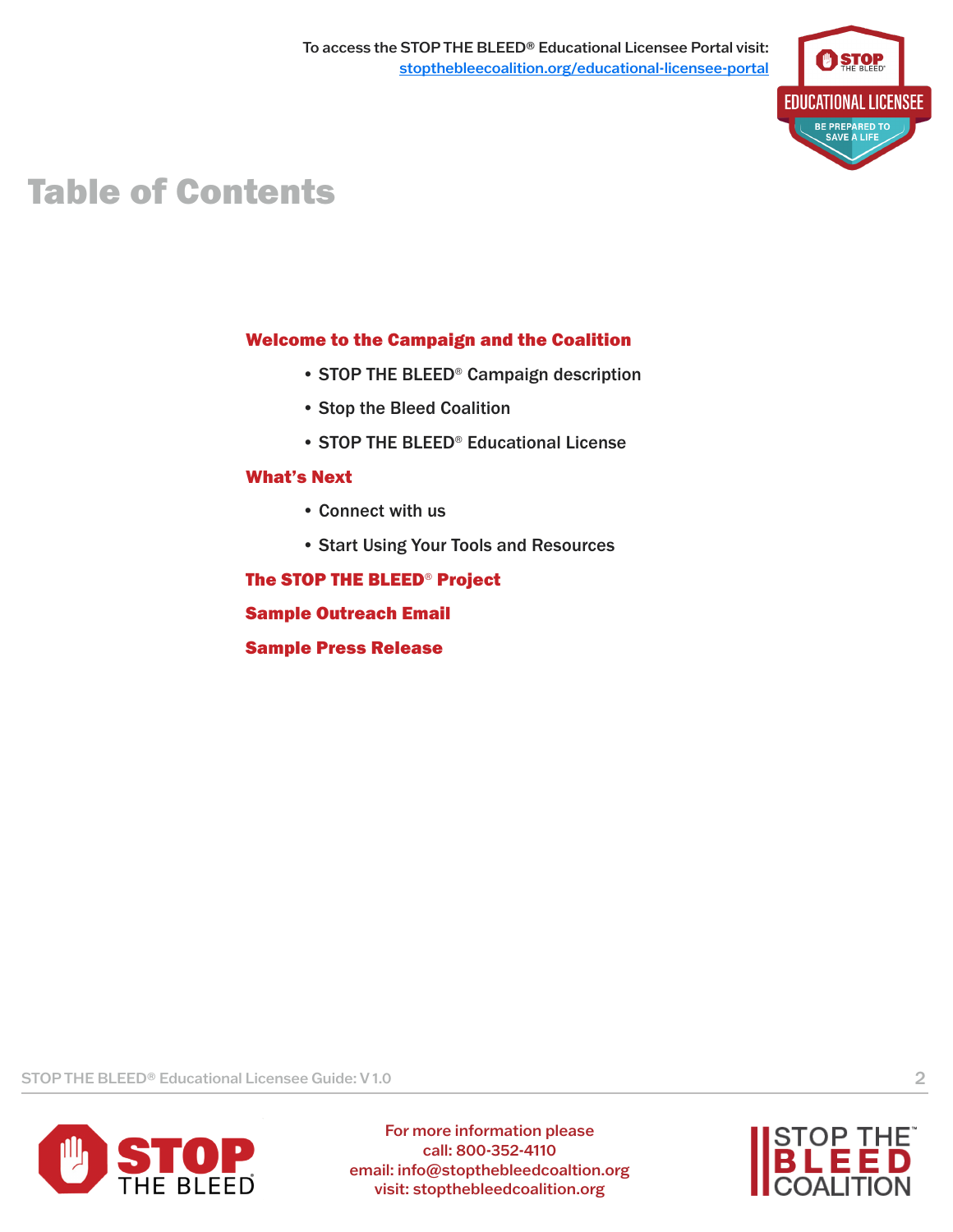

### Welcome

STOP THE BLEED® is a national campaign to encourage bystanders to become trained, equipped, and empowered to help in a bleeding emergency before professional help arrives. It is a public/private partnership led by the Department of Defense and many other stakeholders with a goal to train 200 Million people in the United States and many more around the world.

Stop the Bleed Coalition is a community of individuals and organizations who are passionate about the STOP THE BLEED® campaign. The Coalition's goal is to support the growth and impact of the STOP THE BLEED® campaign by providing access to information and services to the growing STOP THE BLEED® community as well as financial support to the STOP THE BLEED® Project. This includes the STOP THE BLEED® License Enhancement program. The Coalition streamlines the application process and provides support to organizations that are issued a license by the Department of Defense.

Congratulations on being approved for a STOP THE BLEED® Educational License, issued by the Department of Defense! Stop the Bleed Coalition has developed a free set of tools and resources that will help you both engage your community about STOP THE BLEED® and leverage the resources you devote to the campaign.



STOP THE BLEED<sup>®</sup> is a registered trademark of the U.S. Department of Defense. All rights reserved. ©DoD

STOP THE BLEED® Educational Licensee Guide: V 1.0 3



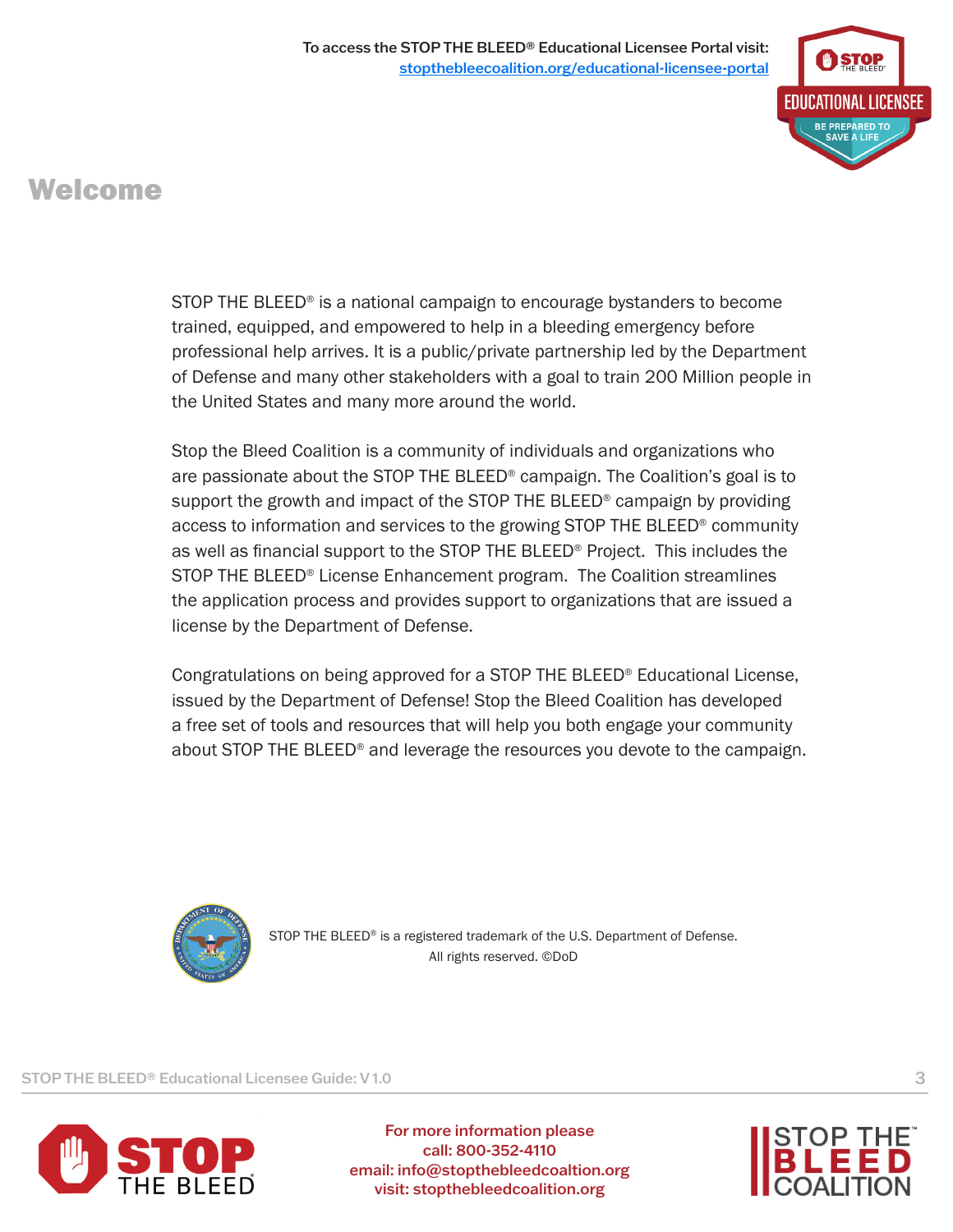

### What's Next

### Connect with us and we'll connect with you!

Be sure to tag **#stopthebleed** when you do!

We share current news, program announcements and other relevant information via our social media accounts. Tag us with your news and we'll share it with the Coalition community! You'll find links to all of our social accounts on the portal page!



#### Start Using Your Tools and Resources

**STEP ONE** - check out the Educational Licensee Portal page at [stopthebleedcoalition.org/educational-licensee-portal](https://stopthebleedcoalition.org/educational-licensee-portal/) to learn about the tools and resources available to you.

**STEP TWO** - show off your STOP THE BLEED® Educational Licensee Badge!

Some ideas:

- In your Email signature line
- On your website
- In your social posts and on your social pages

**STEP THREE** - Set Up Your Virtual Background



**STEP FOUR** - share your news. Let your community know that you've been approved as a STOP THE BLEED<sup>®</sup> Educational Licensee. In addition to the social media posts provided on the portal page, this guide provides sample email and press release announcements.

**Questions?** Contact the STOP THE BLEED® Tea[m: info@stopthebleedcoalition.org](mailto:info@stopthebleedcoalition.org)

STOP THE BLEED® Educational Licensee Guide: V 1.0 4



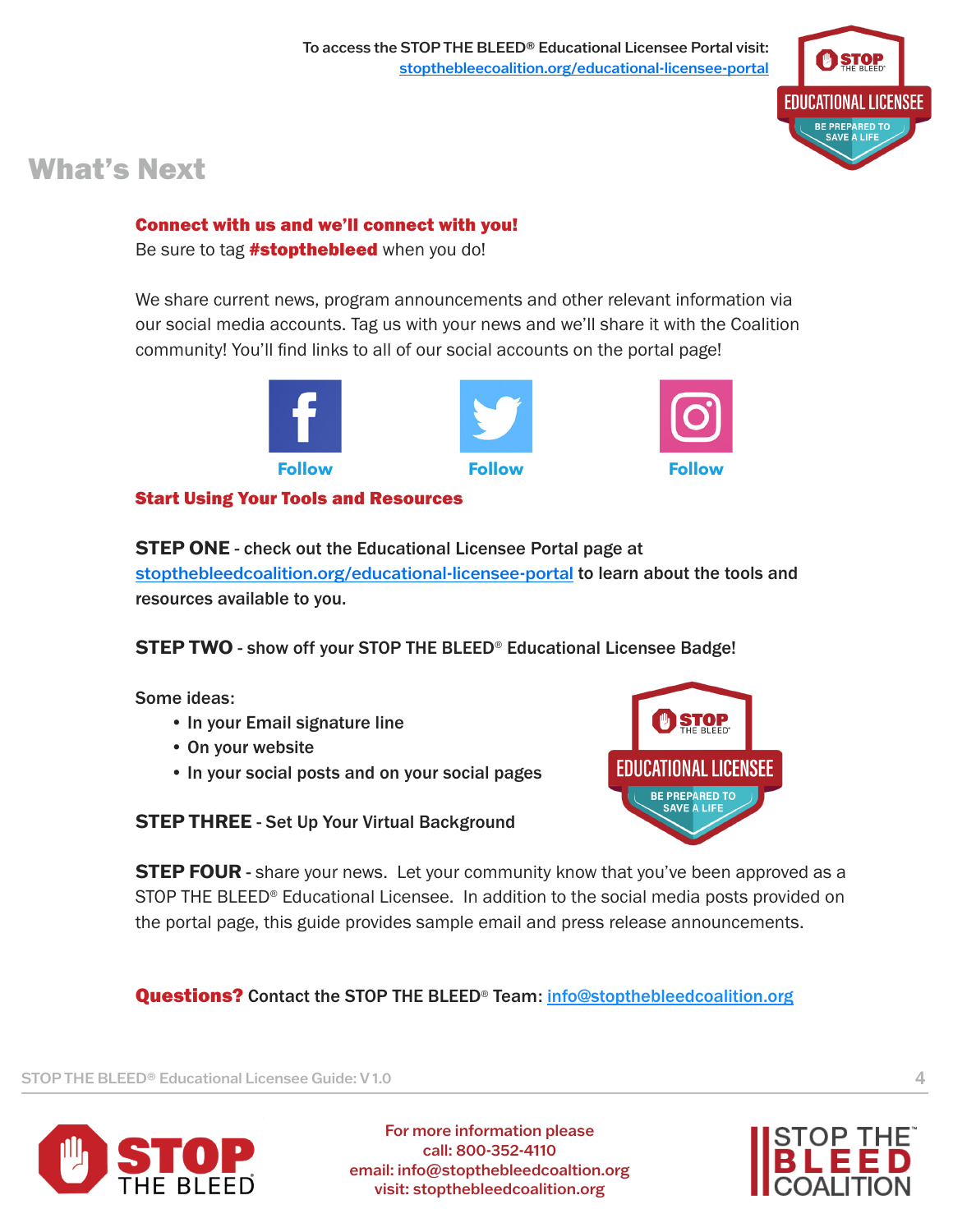

## The STOP THE BLEED® Project



The Coalition is a big proponent and supporter of the The STOP THE BLEED® Project and its many programs and we hope you will be, too! The Project is designed to create more awareness of the campaign, to provide ways Licensed organizations can engage their communities and to facilitate more training through its programs.

These include:

[The STOP THE BLEED® Scholarship Program](https://stopthebleedcoalition.org/scholarships/)

[The STOP THE BLEED® Training Kit Grant Program](https://stopthebleedcoalition.org/train/)

[The STOP THE BLEED® Podcast](https://anchor.fm/stopthebleedpodcast)

[The STOP THE BLEED® Ambassador Program](https://stopthebleedcoalition.org/project/#ambassador)

[The STOP THE BLEED® Trainathon](https://stopthebleedcoalition.org/train/)

These are great programs to share with your community.



We recommend that you have at least one person in your organization apply to become a STOP THE BLEED® Ambassador to access additional tools and resources. [They can apply here.](https://stopthebleedcoalition.org/project/#ambassador)

We also encourage you to check out the STOP THE BLEED<sup>®</sup> Trainathon, which takes place each May (National STOP THE BLEED® Month) and participate by conducting training classes during the month.

STOP THE BLEED® Educational Licensee Guide: V 1.0 5



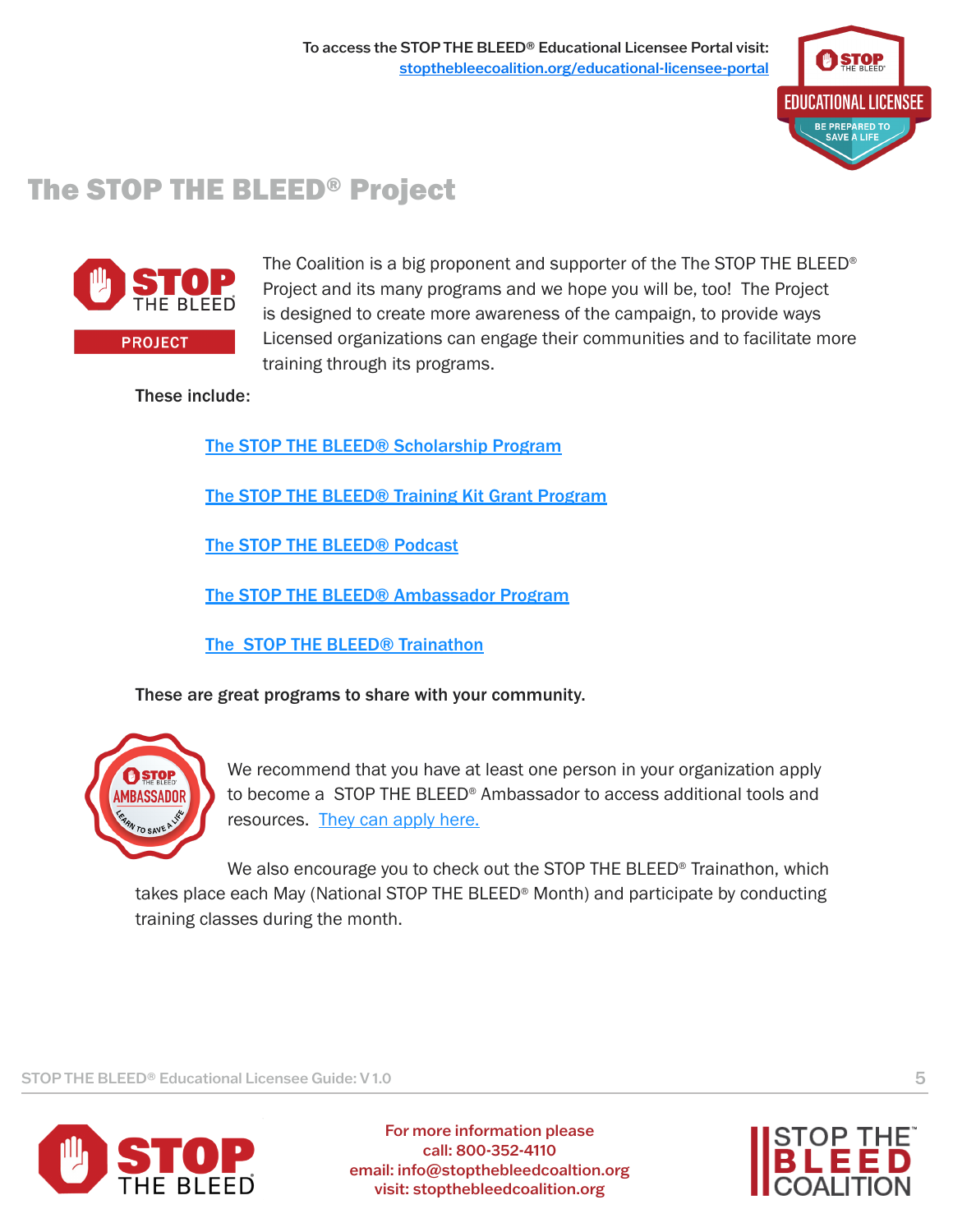### Sample Outreach Email

EDUCATIONAL LICENSEE

Subject Line: STOP THE BLEED® Educational License - We're Approved!

The STOP THE BLEED® campaign is aimed at directly saving lives—through efforts to increase public awareness and encourage people and organizations across the United States and around the world to get trained with life-saving bleeding control techniques so they can be ready to take action and stop everyday instances of life-threatening bleeding in their homes and communities. It is estimated that more than 30,000 lives could be saved each year if more people had this basic, straightforward, but vital training.

Key to the campaign's success are organizations licensed by the US Department of Defense to teach the public bleeding control techniques. In order to be considered for an Educational License, organizations must apply listing their qualifications and their planned curriculum. The DoD utilizes the licensing program to maintain both training and equipment standards.

We're proud that we qualified and look forward to participating in the campaign by teaching our community how to STOP THE BLEED<sup>®</sup>.

STOP THE BLEED<sup>®</sup> is a public health initiative with support across public and private sector organizations and individuals committed to saving lives. We're excited to be part of the growing public/private partnership fueling the campaign.

> United States Department of Defense United States Department of Homeland Security NCDMPH Uniformed Services University Stop the Bleed Coalition The American Red Cross American College of Surgeons

Visit stopthebleed coalition.org to learn more about the STOP THE BLEED<sup>®</sup>.

STOP THE BLEED® Educational Licensee Guide: V 1.0 6